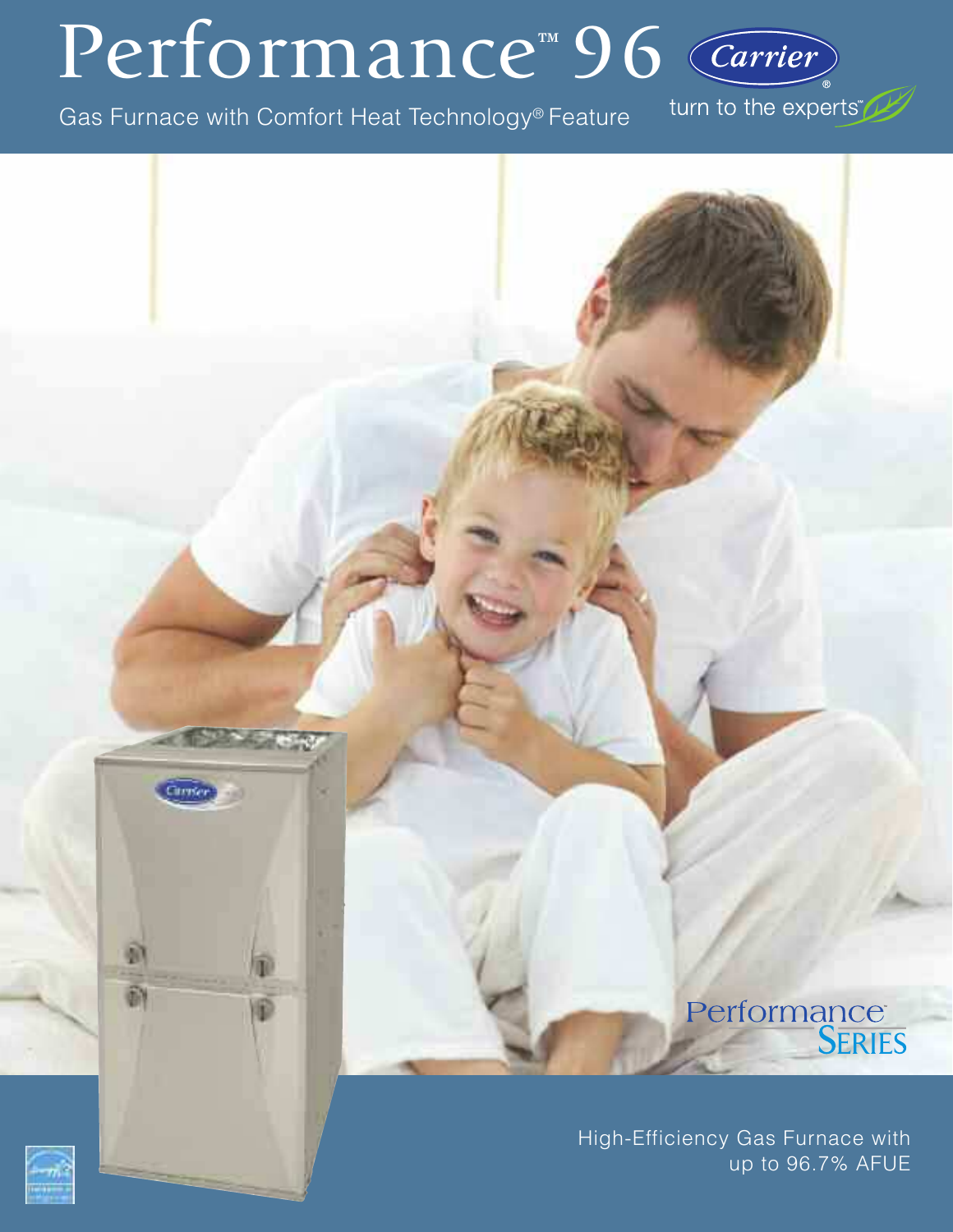# Innovation and the Environment

Over 100 years ago, a humble but determined engineer solved one of mankind's most elusive challenges by controlling the indoor environment. A



leading engineer of his day, Dr. Willis Carrier would file more than 80 patents over the course of his

comfort career. His genius would enable incredible advancements in health care, manufacturing processes, food preservation, art and historical conservation, indoor comfort and much more.

Carrier's foresight changed the world forever and paved the way for over a century of once-impossible innovations. Yet in addition to being an accomplished inventor, he was also an avid outdoorsman. Carrier recognized the power and beauty of the natural environment. This appreciation of our world and its resources continues to guide Carrier Corporation today. We will never rest on our accomplishments, but instead consistently look for ways to improve our products, our environment and our world.

The Performance™ 96 two-stage gas furnace with Comfort Heat Technology® feature continues the Carrier® story with money-saving efficiency and enhanced heating comfort you and your family can really enjoy.



# Leaders in **Technology**



## What Efficiency Means to You

Furnaces use gas to provide warm, comfortable heat for your home. You can compare efficiencies of different furnace models by checking the AFUE (Annual Fuel Utilization Efficiency) ratings, available through your Carrier dealer or manufacturer web sites. Using these ratings is a lot like miles per gallon for your car – the higher the number, the more efficient the product and the greater potential for savings. Actual furnace performance will vary depending on your home, comfort preferences and more.

The Performance 96 two-stage gas furnace with Comfort Heat Technology® feature converts up to 96.7 cents of every dollar spent on gas into heated air for your home. Standard furnaces can waste up to 20 cents or more per dollar.





As an ENERGY STAR® partner, Carrier Corporation has determined that the Performance 96 two-stage gas furnace meets ENERGY STAR guidelines for energy efficiency. Proper sizing and installation of equipment is critical to achieve optimal performance. Ask your dealer for details or visit www.energystar.gov.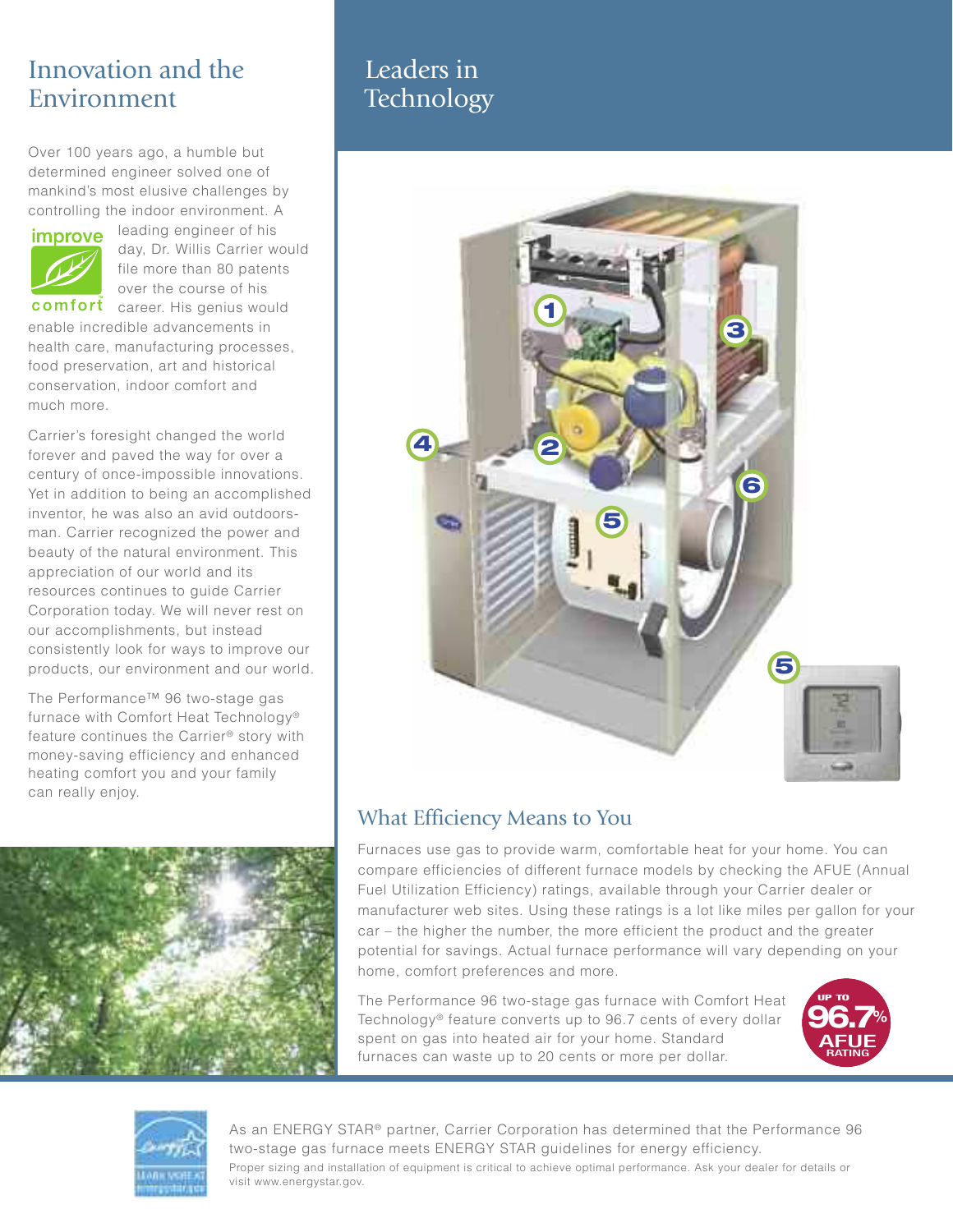

2

3

### **1** Heating Capacity That Fits Your Needs **1988 1988** Precision Comfort Control

To better match the heating needs of your home, our two-stage gas valve offers low-stage heating for milder days while high-stage heating engages during colder temperatures. You will enjoy high-efficiency comfort as a result.

#### Efficient Comfort and Savings

The two-speed inducer fan controls air intake within the combustion system to ensure energy-efficient performance based on high and low heating needs.

#### Optimized Gas Efficiency

Heat exchangers are vital to your comfort and the efficiency of your furnace because they extract heat from the gas used. The Performance™ 96 uses two heat exchangers to optimize efficiency. Our primary heat exchanger does most of the work. Then, our secondary heat exchanger pulls additional heating energy from operation to maximize efficiency and provide soothing comfort.

#### **Enhanced Indoor Air Quality**

The optional air cleaner cabinet allows for the easy addition of a Carrier® high-efficiency air filter for improved indoor air.

Carrier manufactures gas furnaces that are among the quietest in the industry. We test our products in a sound laboratory specifically built to resemble a typical residence. Sound level recordings produced at steady state, single-stage operation (the most common operating condition), measured three feet from furnace. Other sound levels,<br>mentioned for comparison, as published at http://www.nois

### It's About Your Comfort

The Carrier Performance 96 two-stage gas furnace represents years of design, development and testing with one goal in mind – making you more comfortable. We have taken the lead in creating new technologies that deliver the comfort and efficiency you deserve while staying ahead of industry trends and global initiatives.

Comfort Heat Technology® feature is Carrier's answer to smoothing out heating cycles so you can stay consistently comfortable as conditions change. This feature accurately predicts the need for heating based on previous furnace cycles to effectively reduce temperature swings. It's a much more comfortable and efficient system than single-stage furnaces that deliver heating in full-force blasts followed by idle periods of falling indoor temperatures.

The Carrier HYBRID HEAT® dual fuel system delivers peace of mind to homeowners concerned about the unpredictable nature of utility costs. This system pairs the Performance 96 two-stage gas furnace with an electric heat pump and Edge programmable thermostat to provide comfort, economy and flexibility. Your Carrier HYBRID HEAT dual fuel system will automatically switch between electric and gas heating as needed to keep your home comfortable all winter long while optimizing the efficiencies of each fuel source.







#### Limited Warranty

To the original owner, the Carrier Performance 96 two-stage gas furnace is covered by a 10-year parts and lifetime heat exchanger limited warranty upon timely registration. The limited warranty period is five years for parts and twenty years for the heat exchanger if not registered within 90 days of installation. Jurisdictions where warranty benefits cannot be conditioned on registration will receive the registered limited warranty periods. See warranty certificate at carrier.com for complete details and restrictions. Be sure to ask your Carrier dealer about optional labor warranties.



The Carrier furnace control board allows the system to connect with a Performance series Edge® programmable thermostat for responsive comfort control and our SmartEvap™ moisture control function. To help customize your comfort, the ComfortFan™ function allows you to select furnace fan speeds from the Edge thermostat on the wall in your home.



#### Extra-Quiet Operation

It starts with our Performance ECM™ blower which provides airflow optimized for your home's needs to help keep operational sound to a minimum. Add our two-speed inducer motor and insulated cabinet and you will enjoy the comfort of extra-quiet operation.